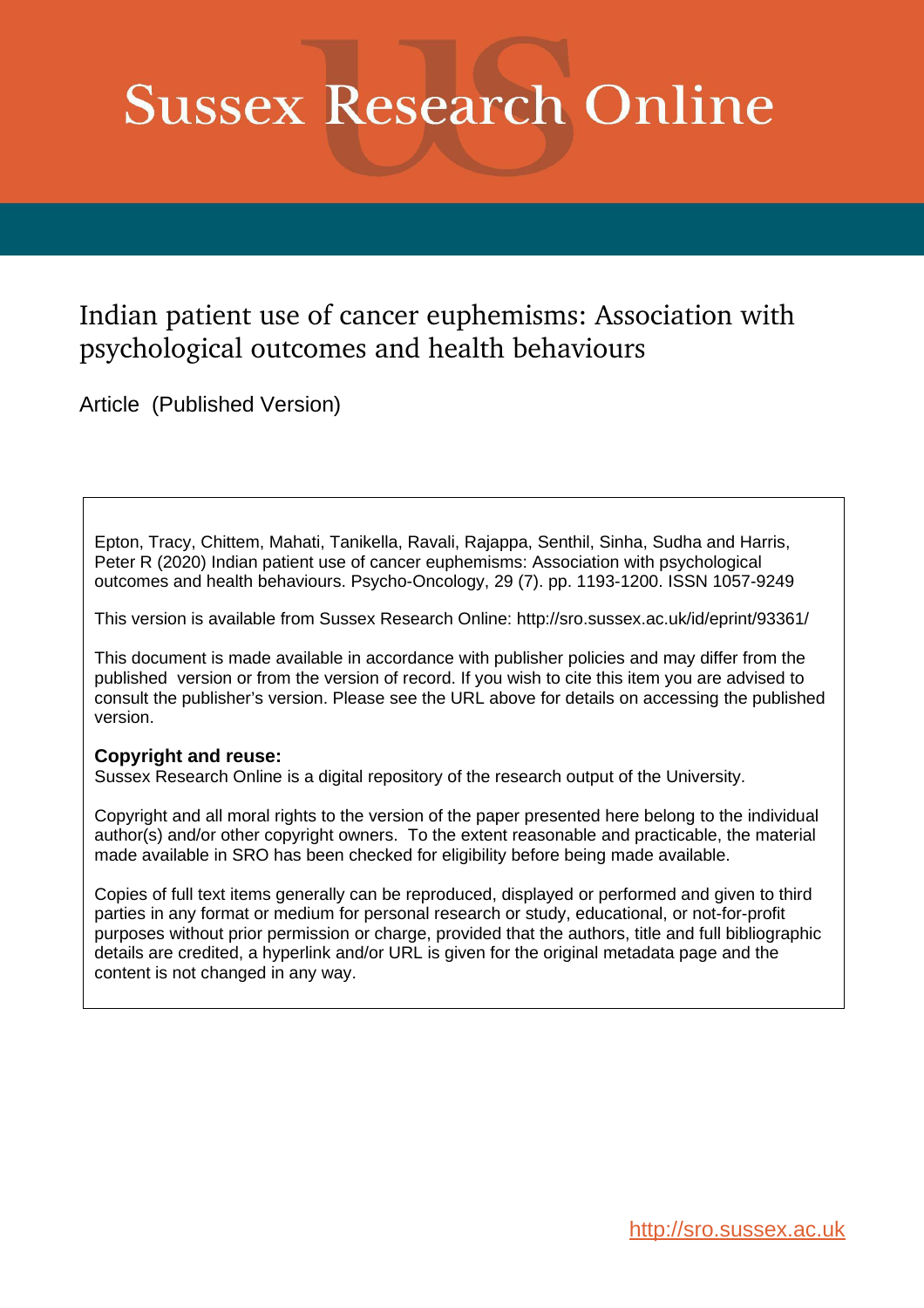DOI: 10.1002/pon.5408

# PAPER



# Indian patient use of cancer euphemisms: Association with psychological outcomes and health behaviours

Sudha Sinha<sup>4</sup> | Peter R Harris<sup>5</sup>

Tracy Epton<sup>1</sup>  $\bullet$  | Mahati Chittem<sup>2</sup> | Ravali Tanikella<sup>2</sup> | Senthil Rajappa<sup>3</sup> |

1 Division of Psychology & Mental Health, University of Manchester, Manchester, UK

 $^{2}$ Department of Liberal Arts, Indian Institute of Technology, Hyderabad, India

<sup>3</sup>Department of Medical Oncology, Basavatakaram Indo-American Cancer Hospital and Research Centre, Hyderabad, India

4 Department of Paediatric Oncology, MNJ Institute of Oncology, Hyderabad, India

<sup>5</sup>School of Psychology, University of Sussex, Brighton, UK

#### Correspondence

Tracy Epton, University of Manchester, Oxford Road, Manchester M13 9PL, UK. Email: [epton.tracy@gmail.com](mailto:epton.tracy@gmail.com)

#### Funding information

Indian Institute of Technology, Hyderabad Seed Grant, Grant/Award Number: N/A

#### Abstract

Objective: Euphemisms may be used to reduce the threat associated with the word "cancer." Cancer may be particularly threatening in Indian culture due to the myths surrounding its cause and prognosis. This study explored the prevalence of euphemism use by Indian patients and the relationship among euphemism use and illness cognitions, affect, health behaviour, and spontaneous self-affirmation (a behaviour associated with dealing with threat).

Methods: In total, 350 cancer patients in India were recruited to take part in a study exploring patients' experiences of, and thoughts about, having an illness. They responded to a questionnaire measuring illness perceptions, coping strategies, anxiety, depression, health behaviours, and spontaneous self-affirmation. Patients were asked what words they used to describe their illness; euphemism users were those who used a euphemism (ie, non-medical term) as a first word.

Results: About 51% of patients used a euphemism as a first word. Those with less education, unskilled employment, a lower income, and more children were more likely to be euphemism users. Euphemism users reported (a) weaker illness perceptions (less personal control, greater reporting of symptoms, and less understanding of their condition), (b) less use of 3 of 14 coping strategies, (c) less likelihood of spontaneously self-affirming, and (d) fewer healthy eating days.

Conclusions: Euphemism use in patients was not related to distress but was related to negative illness perceptions and use of fewer coping strategies, suggesting that we need further study about the extent to which euphemisms signal issues in psychological adaptation to cancer diagnosis.

#### KEYWORDS

cancer, coping, euphemism, illness perceptions, India, oncology, self-affirmation

# 1 | INTRODUCTION

Euphemisms for cancer may be used to reduce the threat associated with the word "cancer."<sup>1</sup> Cancer may be particularly

threatening in India due to the myths surrounding its cause. This study will explore the prevalence of euphemism use by Indian cancer patients and the relationship between euphemism use and illness cognitions, affect, health behaviour and spontaneous

This is an open access article under the terms of the [Creative Commons Attribution](http://creativecommons.org/licenses/by/4.0/) License, which permits use, distribution and reproduction in any medium, provided the original work is properly cited.

© 2020 The Authors. Psycho?Oncology published by John Wiley & Sons Ltd.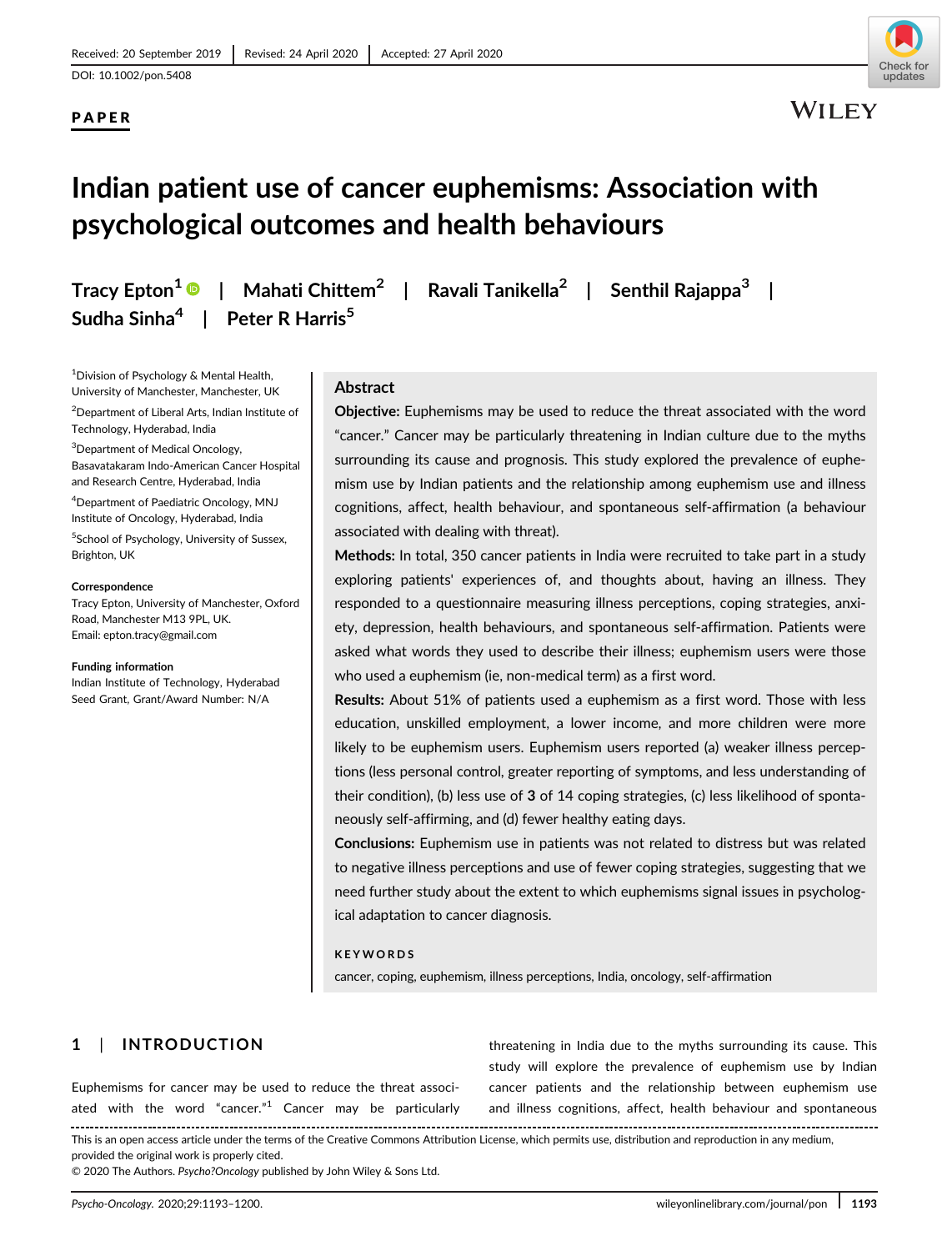1194 WII EV EPTON ET AL.

self-affirmation (a behaviour that is associated with dealing with threat).

In India cancer is particularly threatening as it is stigmatised, indecent (ie, using the word cancer is seen indecent/aversive/taboo since it is akin to talking about death) $2-4$  and its causes are misunderstood.<sup>5,6</sup> Surveys of cancer patients have found that 97.9% reported they did not know the cause although with further exploration cancer was attributed to curses from God (85.6%), other supernatural factors (58.9%; spiritual, black magic), environmental factors (98.6%; microorganisms, pollution), and personal factors (86.9%; hygiene, drug addiction), Other myths include the belief that cancer has no cure  $(60\%)$ , cancer patients could not lead productive lives  $(61\%)$ <sup>5</sup> and cancer is infectious  $(27.4\%)$ <sup>5</sup> Furthermore, accurate beliefs about cancer were less common in those who were less educated (in Indian Canadians) $8$  and in older and female patients (residing in India).<sup>9</sup>

Cancer patients in India suffer discrimination due to cancer stigma including in their own families; 87% reported discrimination such as isolation, $5$  asked to use separate clothes, food or utensils, $5$  or in-laws disowning them.10 Until recently, a significant number of families in India did not disclose a diagnosis of cancer to the family member affected.<sup>11,12</sup> However, there has been a recent shift in medical communication with more patients wanting to become involved in their medical decision making, but patients and families still finding communicating about cancer difficult owing to a lack of skills in this area and the stigma associated with it. $13$  Euphemism use may present a way of openly talking about the illness without causing offence by eliminating the taboo of the word "cancer."<sup>14</sup> Therefore, it could be beneficial to the patient as it could reduce stigma and discrimination associated with cancer and allow communication; however, there may also be negative effects.

# 2 | ILLNESS REPRESENTATIONS AND COPING STRATEGIES

The Common Sense Model (CSM) of Illness representations refer to lay people's perspectives of their illness<sup>15</sup>; whereby individuals develop cognitive and emotional perceptions of their illness simultaneously. The CSM comprises five dimensions: identity (ie, symptoms experienced), consequences (ie, illness effects), cause, timeline (ie, duration), and control. The dimensions have been revised with control now encompassing personal (ie, self-efficacy in dealing with illness), treatment control (ie, response efficacy of treatment), the addition of emotional representation broken down into concern (ie, cognitive aspects), emotions (ie, emotional such as fear and anger), and coherence (ie, understanding of the illness).<sup>16</sup> Illness representations have direct effects on health outcomes (eg, anxiety and depression) and functioning and indirect effects through coping strategies.<sup>17</sup> Coping strategies are cognitive and affective methods of dealing with illness such as self-blame or planning.<sup>18</sup>

# 3 | EUPHEMISM USE AND ILLNESS REPRESENTATIONS AND COPING **STRATEGIES**

There is a dearth of research into the extent of euphemism use in patients and the relationship between patient's euphemism use and illness representations and coping strategies. There has been similar research of euphemism use by doctors.

#### 3.1 | Emotional representation

Euphemism use by doctors was associated with less emotional representation in non-patients. Participants given a vignette about a doctor giving a diagnosis to a patient reported that a euphemistic term for heart failure would lead to a lower expectation of becoming upset compared to the medical term.19 Euphemistic terms about minor illnesses (eg, "sore throat," "stomach upset") were also rated as likely to cause less fear and anxiety than the medical term.20

The research above was conducted on healthy people; research conducted on samples with the target illness found that euphemism use led to increased rather than reduced emotional representation. Obese patients reported that the euphemistic term "your weight may be damaging your health" would lead to more anxiety and depression than the term "you are obese".<sup>21</sup> Euphemism use (ie, referring to "illness" rather than "cancer") on a questionnaire was related to higher reported state anxiety.<sup>22</sup> Euphemism use with patients whose diagnosis had not been disclosed to them (a common practice in India, where diagnoses may be disclosed only to patients' families) $13$  was associated with increased levels of anxiety and depression.<sup>11</sup>

One of the few studies that looked at patient use of euphemisms interviewed patients undergoing radiotherapy and found that increased use of euphemisms and avoiding use of "cancer" was associated with higher levels of anxiety in Turkish patients (who typically hold myths about causes of illness and are less likely to emotionally represent their illness).<sup>23</sup> However, the opposite was true for Belgian patients (who have more accurate perceptions of illness).<sup>23</sup>

#### 3.2 | Consequences

Euphemism use could affect the perceptions in non-patients as euphemism use decreased perceptions that serious medical events have major consequences.<sup>19</sup> Additionally, Pakistani cancer patients, aware of their diagnosis, preferred the doctor to use euphemisms for cancer so they did not automatically assume they would die.<sup>24</sup> Additionally, many patients preferred "disguised" or evasive language when doctors gave poor prognoses as it increased hopefulness and ability to cope with the information at their own pace.<sup>25</sup>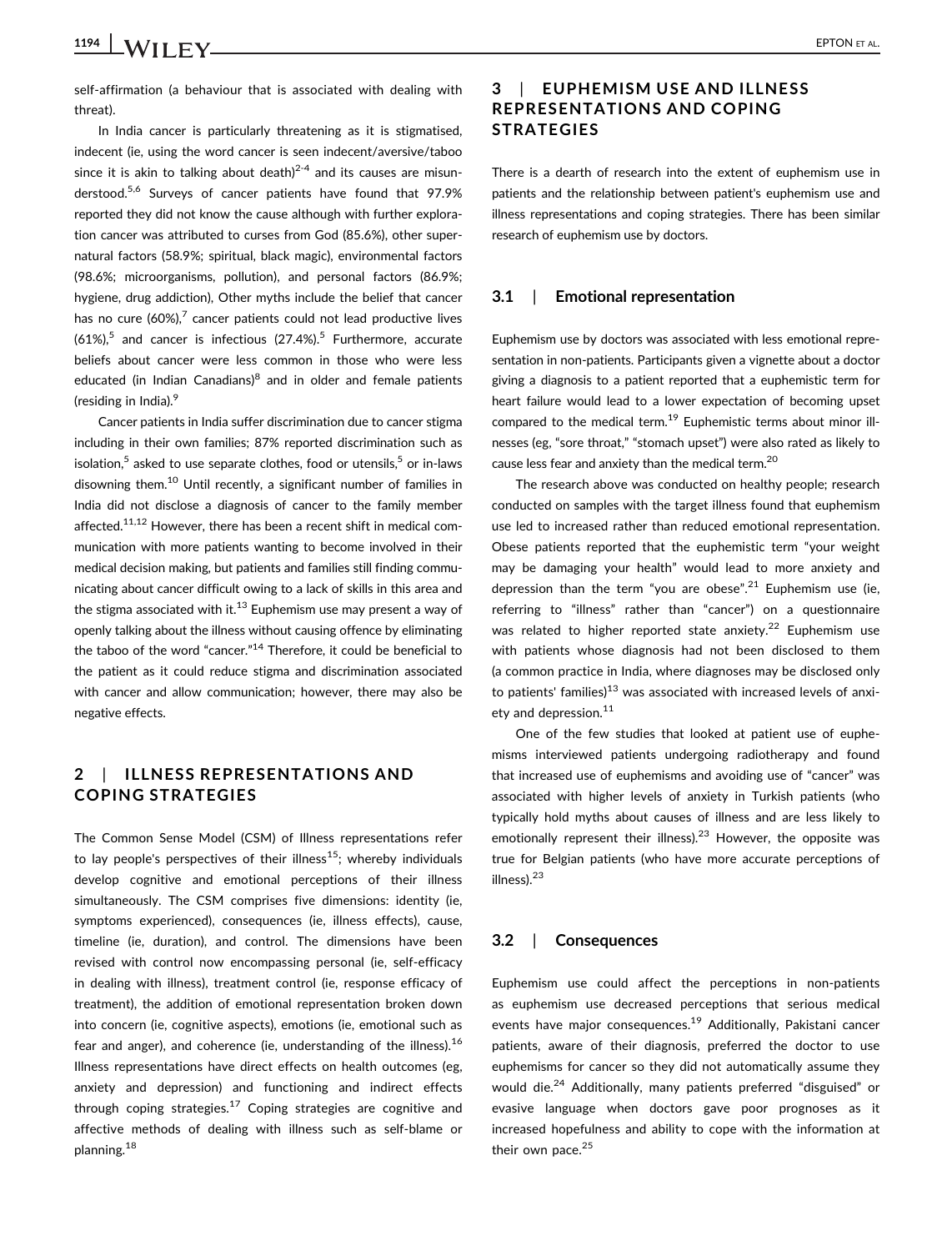# 3.3 | Coherence

Euphemism use affected coherence in non-patients given scenarios which included cancer euphemisms actually used by doctors; almost half demonstrated a low level of understanding of the diagnosis when euphemisms were used.<sup>26</sup>

#### 3.4 | Timeline

Euphemism use affected timeline as it increased perceptions that symptoms of serious medical events would be cyclical rather than permanent in non-patients.<sup>19</sup>

#### 3.5 | Identity

Euphemism use by patients may also affect symptom reporting as Turkish patients, were likely to report more euphemism use and positive symptoms of cancer and lesser symptomatic distress than Belgian patients.<sup>23</sup>

#### 3.6 | Coping strategies

Increased denial and reduced acceptance in patients were linked to patients who preferred doctors to use euphemisms.<sup>24</sup>

#### 3.7 | Other cognitions

Euphemism use also influenced cognitions, in non-patients, about minor illnesses including greater acceptance of responsibility, less validation, and decreased confidence in the doctor when assessing minor illnesses.<sup>20</sup>

The above evidence suggests that with non-patients euphemisms use by doctors can reduce anxiety but this may be due to their misunderstanding the severity and consequences of the illnesses and increased feelings of responsibility. With patients the evidence is mixed as there is evidence that euphemisms use by doctors may increase anxiety and some evidence that it may increase hope and ability to cope. Euphemism use by patients in some cultures, where cancer is stigmatised, may be related to increased anxiety, a greater number of positive symptoms, and less distress from those symptoms. To our knowledge, there is little research of euphemism use in patients in countries where cancer is stigmatised and no research of the effect of euphemism use in Indian patients (when their diagnosis is disclosed).

### 4 | SPONTANEOUS SELF-AFFIRMATION

An effective way of reducing threat whilst retaining accurate cognitions is through self-affirmation. Self-affirmation occurs when a person reflects on their positive characteristics, relationships, or values. Selfaffirming when threatened leads to less use of defensive strategies,

such as denying risk, and thus allows more appropriate actions to deal with the threat. For example, performing a self-affirmation task (eg, writing an essay about their values) before reading health-risk information led to a reduction in risky health behaviours.<sup>27</sup> The tendency to self-affirm in real life, that is, spontaneous self-affirmation, has been linked to greater positive affect, optimism, health efficacy, subjective health,<sup>28</sup> and intentions to quit smoking.<sup>29</sup> Spontaneous self-affirmation has also been linked to greater information seeking about genetic susceptibility to unpreventable/untreatable diseases in those who experience anticipated regret.<sup>30</sup> In cancer survivors, higher spontaneous selfaffirmation was linked to greater happiness, hopefulness, and efficacy for obtaining health information. $31$  This would suggest a reduced need for euphemism use in those patients who spontaneously self-affirm.

There is little research that explores the extent of euphemism use, in India, and in patients generally and the relationship between patient euphemism use and (a) illness perceptions, (b) coping, (c) anxiety and depression, (d) spontaneous self-affirmation, (e) health behaviours (ie, physical activity, diet, alcohol use, and smoking), and (f) demographic factors. In this study, cancer patients will complete a questionnaire to assess the above.

The hypotheses are that euphemism use will be associated with (a) increased emotional representations, (b) decreased perceptions of consequences, (c) decreased coherence, (d) decreased timeline, (e) increased identity, (f) increased use of denial coping, (g) decreased use of venting coping, (h) decreased acceptance coping, (i) higher anxiety, and (j) less likelihood of spontaneous self-affirming. The study will also explore the association between euphemism use and health behaviours and demographic factors.

#### 5 | METHOD

#### 5.1 | Procedure

Adult patients, attending cancer treatment at hospitals in Hyderabad, India, were asked to participate in a study to explore patients' experiences of and thoughts about having an illness, by an Indian research assistant. The researcher did not use "cancer" throughout the interaction with the patient and interviewed in private (to reduce chances of collusion). After providing written informed consent, the participants completed the questionnaire orally in Telugu.

#### 5.2 | Ethical approval

Approval was received from the Institutional Ethics Committee, IIT Hyderabad and the Institutional Review Boards of the hospitals (reference IEC/2016/34.2).

#### 5.3 | Questionnaire

For full details of the questionnaires used including reliability see Table S1. All questionnaires were translated, back-translated, and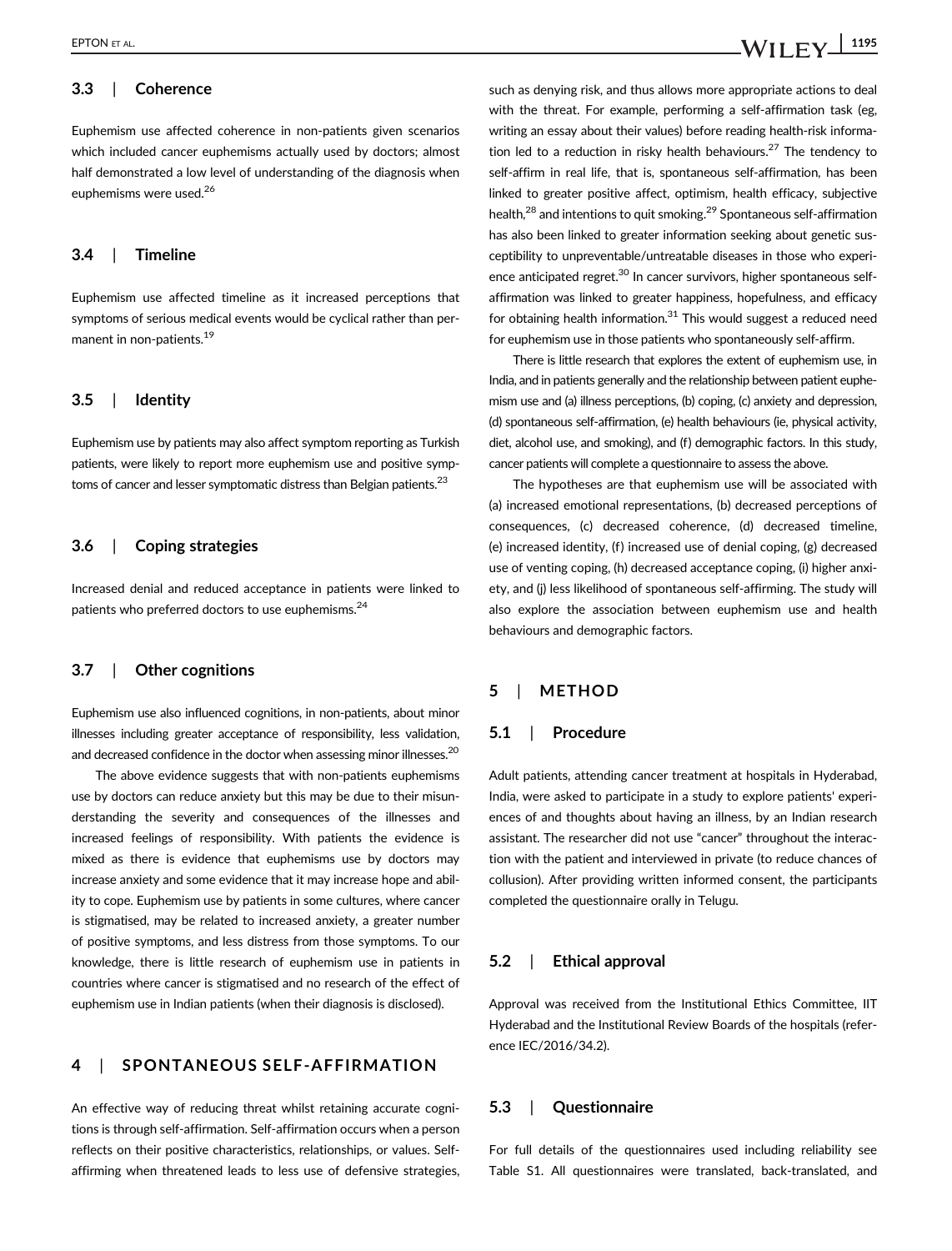# 1196  $\vert$  **WII EV** EPTON ET AL.

piloted to ensure their internal consistency and closeness to the English versions.

Patients were asked demographic questions, illness characteristics, and "what words do you use to describe your illness?" Most patients listed both medical terms and euphemisms; however, we operationalised euphemism users as those who used a euphemism first as according to models of information processing (ie, recent and frequently used words are more accessible thus likely to be used first).32 See Table S1 for full description of operationalisation.

Other questionnaires measured illness perceptions (Brief Illness Perception Questionnaire, BIPQ),<sup>16</sup> coping strategies (Brief COPE),<sup>17</sup> anxiety and depression (Hospital Anxiety & Depression Scale, HADS),<sup>33</sup> health behaviour (an adapted version of the relevant items from the Diabetes Self-Care Activities Measure), $34$  and spontaneous self-affirmation.<sup>30,35</sup>

#### 5.4 | Analysis plan

Due to deviations from normality in much of the data non-parametric tests were used to determine differences between groups that did and did not use euphemisms as the first word.

#### 6 | RESULTS

#### 6.1 | Participants

The participants (mean age =  $50.62$ ; SD = 13.77; 48% female) were 350 patients (N = 346 analyzed). See Table S2 for a description of the sample.

The patients reported their illness was low threat on the BIPQ (mean =  $29.16$ , SD =  $16.25$ ). The majority were not depressed (86%) or anxious (86%) as reported with the HADS. The most used coping strategies were emotional support (mean =  $5.48$ ,  $SD = 1.97$ ) and religion (*mean* = 4.68,  $SD = 2.45$ ), and the least used were substance use  $(mean = 2.04, SD = .40)$  and humor (*mean* = 2.10,  $SD = .52$ ).

Regarding health behaviours, few patients smoked ( $n = 4$ ) or used alcohol ( $n = 5$ ); therefore, these two behaviours were not analysed. Exercise (*mean* = 2.67;  $SD = 2.37$ ) and healthy diet days were moderate (mean = 4.41; SD = 2.10).

#### 6.2 | Correlations between variables

These are shown in Tables S3 and S4 (correlations between variables by euphemism used as first word).

#### 6.3 | Extent and type of euphemism

Two hundred and thirty-eight participants used at least one euphemism (68.79%) and 171 used over 50% euphemisms (49.42%). Fiftyone percent of the sample used a euphemism as their first word to describe their illness. Forty-six percent used the word "gadda" (ie, hardened mass), 38% used words describing their symptoms, treatment, or the cause of their illness, other words used to a lesser extent included "kanthi" (ie, tumor), "noppi" (ie, pain), and ulcer (see Table S2 for full list).

Those who used a euphemism as a first word listed more euphemisms, Mann-Whitney  $U = 4967.50$ ,  $P < .001$ , and fewer medical terms, Mann-Whitney  $U = 3780.00$ ,  $P < .001$ .

# 6.4 | Association between demographics and euphemism use

For first word used, there were differences associated with education,  $\chi^2(N = 345) = 39.16$ ,  $P < .001$ , employment,  $\chi^2(N = 346) = 20.77$ , P < .001, number of children, Mann-Whitney U = 12 674.00, P = .006, and income, Mann-Whitney  $U = 2449.50$ ,  $P < .001$ . Those with highschool education, degrees, post-graduate education, in skilled employment or retired were less likely to use a euphemism first and those with "other" education, more children or a lower income were more likely to use a euphemism first.

For first word used, there were no differences due to gender, marital status (married vs other marital status), age, or distance lived from hospital.

# 6.5 | Association between cancer and treatment characteristics and euphemism use

For first word use there were associations with cancer type,  $\chi^2$ (N = 288) = 12.28, P = .031; patients with gynecological cancers were more likely to use a euphemism and those with head/neck cancers and leukemia were less likely to use a euphemism first. For first word use there were no associations with stage, time since diagnosis, duration of treatment, or treatment type (chemotherapy and multiple only).

### 6.6 | How is euphemism use related to illness perceptions, coping, and psychological outcomes?

#### 6.6.1 | Illness perceptions

Those who used euphemisms as the first word had lower perceptions of personal control, Mann-Whitney  $U = 10$  334.50, P = .040, perceived a greater illness identity, Mann-Whitney  $U = 12418.50$ ,  $P = 0.003$ , and reported less coherence (ie, understanding of their illness), Mann-Whitney  $U = 10$  532.50,  $P < .001$ . There were no differences on the overall illness-perceptions scale. There were a variety of causes listed by the participants (see Table S2). After adjusting for multiple comparisons only illness identity and coherence were significant (adjusted alpha .05/8 = .006).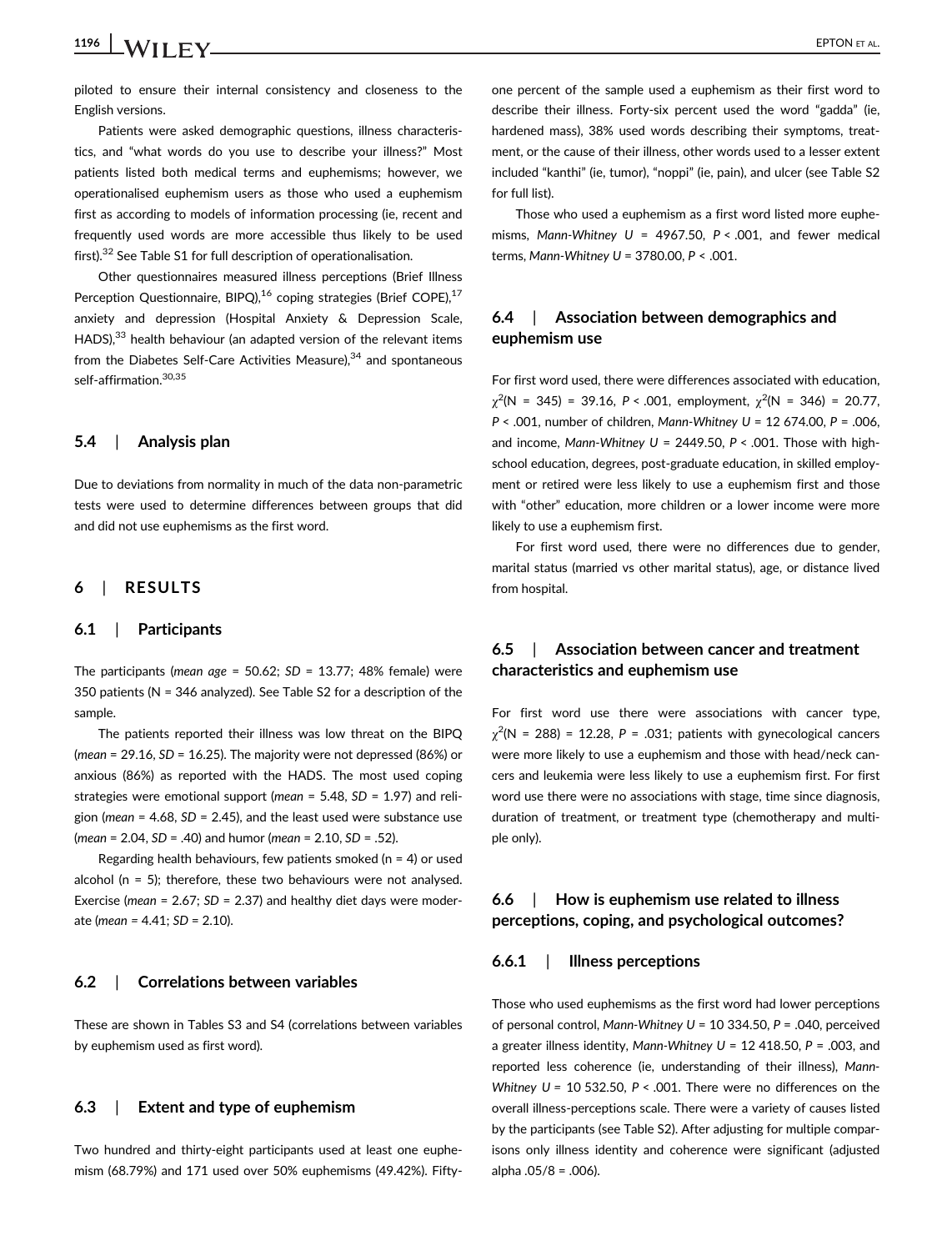# 6.6.2 | Coping

Euphemism as a first word was related to lower use of self-distancing coping, Mann-Whitney  $U = 12964.00$ ,  $P = .010$ , emotional support, Mann-Whitney  $U = 13049.50$ ,  $P = .002$ , positive reframing, Mann-Whitney  $U = 12904.00$ ,  $P = .010$ , planning, Mann-Whitney U = 13 697.50, P = .020, acceptance, Mann-Whitney U = 13 224.00,  $P = .003$ , religious coping, Mann-Whitney  $U = 11975.50$ ,  $P < .001$  and blame, Mann-Whitney  $U = 13877.50$ ,  $P = .031$ . After adjusting for multiple comparisons only emotional support, acceptance and religious coping were significant (adjusted alpha .05/14 = .004).

#### 6.6.3 | Psychological outcomes

There were no differences in depression,  $\chi^2(N = 284) = 132.83$ ,  $P = 1.00$ , or anxiety,  $\chi^2$ (N = 284) = 153.92, P = 1.00, between people who used a euphemism as a first word and those who did not.

### 6.7 | How is euphemism use related to spontaneous self-affirmation?

Those who used a euphemism as a first word were less likely to spontaneously self-affirm, Mann-Whitney  $U = 13250.50$ ,  $P = 0.032$ .

### 6.8 | How is euphemism use related to health behaviour?

A healthy diet, Mann-Whitney  $U = 11$  569.00, P < .001, was performed on fewer days by those who used a euphemism as their first word. There were no differences in those who did not use a euphemism as their first word for days exercised.

# 7 | DISCUSSION

Euphemism use in cancer patients was common with 69% of patients listing at least one euphemism. Around half used over 50% euphemisms when describing their illness and just over half of those used a euphemism as their first word. Using a euphemism as the first word to describe the illness was most common among those with lower levels of education, in unskilled employment or retired, on lower income or with more children. Regarding cancer characteristics, those with gynaecological cancer were more likely, and those with head/neck cancers and leukemia were less likely, to use a euphemism as the first word. For coping, euphemism use as first word was related to less likelihood of using three of the fourteen coping strategies: emotional support, acceptance and religious coping. For illness perceptions, using a euphemism as the first word was related to less personal control, lower coherence (ie, less understanding), and stronger illness identity (ie, more symptoms). Euphemism use as a first word was also related to less use of spontaneous self-affirmations and fewer healthy eating days.

Some of these findings are likely to be generalisable; for example, using euphemisms for gynecological cancer may be due to embarrassment, which might be common across cultures.<sup>36</sup> Also, the effect of spontaneous self-affirmation may be generalisable across cultures, given that those who were most likely to feel threatened by the illness in this sample (ie, those who reported lower tendency to spontaneously self-affirmation in response to threats) were most likely to use euphemisms. This is consistent with the possibility that patients use euphemisms to protect themselves from self-threats, such as stigma associated with cancer or feelings of responsibility for contracting cancer, thus downplaying their illness.

However, some of the findings may be specific to Indian culture. In contrast to many Western countries, in India (a), cancer is subject to myths about the causes/prognosis, and subsequent stigma<sup>6</sup> (b) talking about cancer openly is regarded as indecent/aversive/taboo since it is akin to talking about death, $2-4$  and (c) medical decisionmaking is often associated with low personal control due to family involvement. $37$  Euphemisms use may allow patients to downplay the illness, avoid stigma, preserve the decency of self and others, and also allow some personal control.

There is evidence from this study to suggest that euphemisms are used to avoid stigma, as those most likely to use euphemisms are those who are more likely to believe in cancer myths and thus be more subject to stigma<sup>9</sup>; for example, in this sample, those with lower levels of education (and relatedly with lower income and non-skilled employment). Additionally, those who may most need to protect their families from stigma may be more likely to use euphemisms, for example, in this sample, people with more children were more likely to use euphemisms.<sup>8</sup> Euphemism use would also allow a way of communicating about the illness whilst protecting the family from the emotional impact of the word "cancer" in a society whose members may consider it indelicate to mention.<sup>38</sup>

Downplaying one's illness by using euphemisms could also remove the need to use acceptance and invalidate emotional support and religious coping as strategies to deal with the illness. If using euphemisms downplays illness severity, then this removes the need to "accept the fact it happened" and "learn to live" (ie, measures of acceptance used in the Brief  $COPE$ <sup>18</sup> with the disease as these are associated with severe/ life changing illnesses. Downplaying the illness could lead to external (ie, social norms) and internal influences (ie, cognitive dissonance $39$ –whereby the patient starts to regard the illness as less severe too and behaves accordingly) to avoid particular coping strategies. For example, patients may not ask for emotional support as others would not see this as necessary if the patient does not convey to them that the disease is severe. Similarly, religious practices such as relying on God to help them through (eg, going to the temple, praying more than usual) would be out of place as this is only reserved for the most serious of illnesses. This may also be the reason for euphemism users to engage in fewer days of a healthy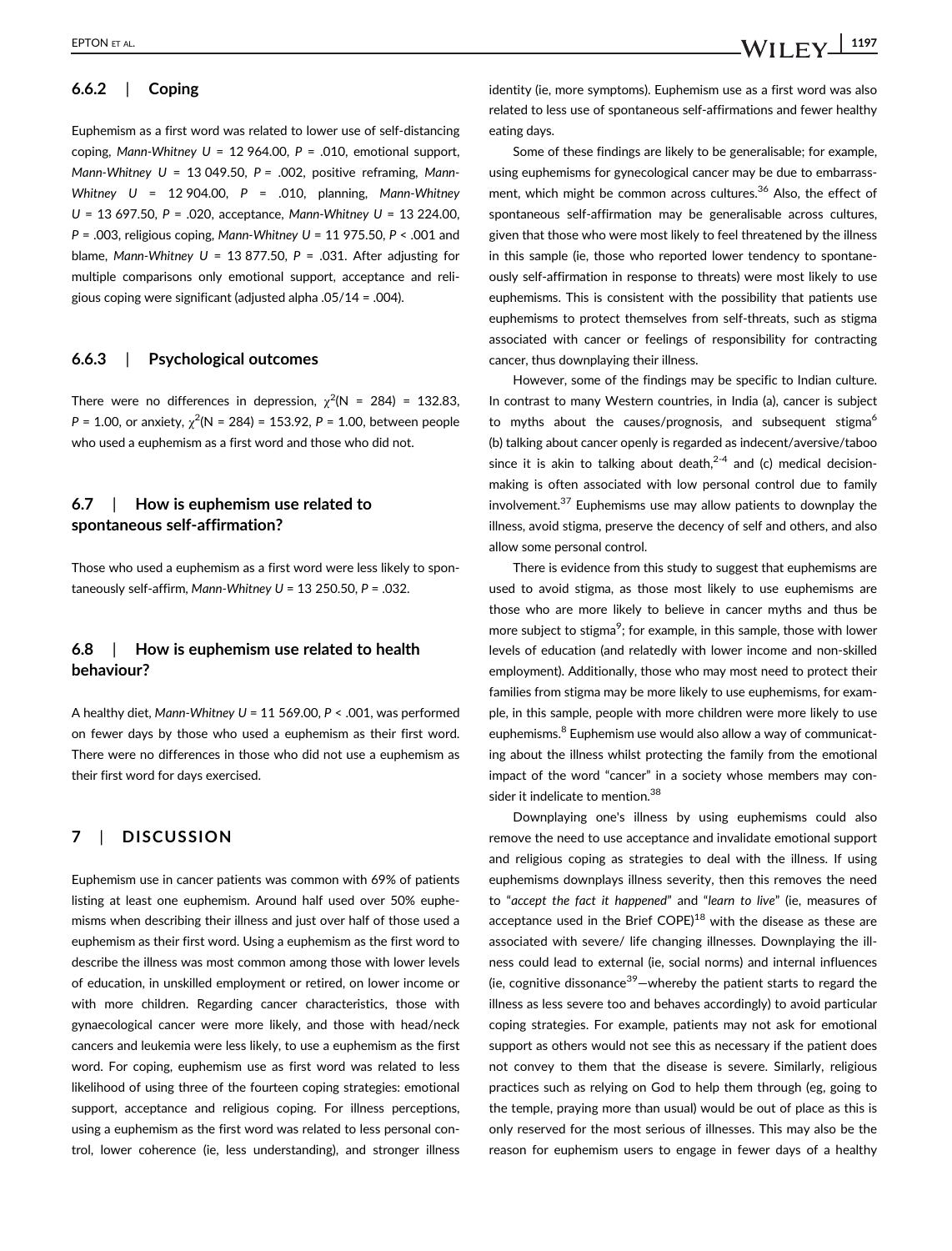diet, that is, these patients tended to prefer downplaying their illness and, thereby, did not pay any particular attention to maintaining a healthy diet.

Regarding illness perceptions, euphemisms users, by downplaying their illness and maintaining cognitive consistency, could be less likely to research or seek information about their illness (and may not have the resources to do this if they have low income) and thus exhibit less understanding of illness (ie, coherence) and perceive more symptoms (identity) to be related to their illness. This could be particularly the case in India where cancer literacy is low.<sup>9</sup> The low personal control in those who used euphemisms was not predicted, as there was no previous literature to inform this. However, patients in India may feel particularly low control over their illness due to family involvement in medical decision-making.<sup>13,37</sup> One of the few ways to exhibit agency and remove control from the family, for those low in personal control, may be choosing which word they use to describe their illness.

In this study, there were no differences in anxiety or depression between those who used euphemisms as the first word and those who did not. This could be because those patients who experience high anxiety and depression are those most likely to use euphemisms, which in turn acts as a buffer, thus reducing anxiety and depression to the levels of those who did need to use euphemisms. Furthermore, exercising the choice over words to use may also reduce anxiety and depression. The levels of anxiety and depression may be particularly high in some Indian cancer patients due to the stigma attached to cancer.10

It is beyond the scope of this study to explore the relationships outlined above. Further research is needed to explore the potential mediating and moderating effects described above.

#### 7.1 | Clinical Implications

Euphemism use seems to have both potentially positive and negative correlates in Indian cancer patients. It may protect against the effects of stigma, reduce the experience of anxiety and depression, allow those who do not use spontaneous self-affirmation to deal with the threat of cancer, and allow those with low personal control to have some agency over their disease. However, it may also lead to less understanding of the illness, the perception of more symptoms, and a downplaying of the illness that prevents patients from using all available coping strategies. However, it is important to note that the data are correlational, so any such causal interpretations must be treated with caution.

Euphemisms users may benefit from a psycho-education intervention focusing on increasing illness knowledge and how they might be able to manage specific aspects of their illness such as the disease symptoms, treatment side effects, and so on, thereby increasing their awareness and sense of control over their illness. Existing research examining the impact of psycho-education within the context of cancer in India reported that a psycho-education intervention helped improve quality of life and mood among cancer patients<sup>40</sup> and helped caregivers of patients better understand the disease, reduced feelings of stigma, decreased anxieties related to caregiving, and improved their overall patient care behaviours.<sup>40</sup>

#### 7.2 | Study Limitations

The study limitations are that the sample may not be representative as the patients were recruited within one city in India. The data were not normally distributed, that is, most patients reported low anxiety, depression, and use of many of the coping strategies, which prevented parametric analysis. Although many of the scales have been validated for use in Indian samples, these had not previously been translated into Telugu. Additionally, as noted previously, the data are correlational, so it is not possible to infer causation about patient euphemism use.

#### 8 | CONCLUSIONS

This study suggests that Indian cancer patients' use of euphemisms for cancer is common with 51% choosing to use a euphemism as the first word to describe their illness and 69% of the sample using at least one euphemism. Those with lower levels of education, not in skilled employment, lower income, and having more children were most likely to use euphemisms. There was no association with the patient's euphemism use with anxiety and depression despite the association with (a) less personal control, greater reporting of symptoms, and less understanding of their condition and (b) use of fewer coping strategies that are related to poorer psychological outcomes. This suggests that euphemism use in patients, although not related to distress, is related to negative illness perceptions and use of fewer coping strategies.

#### ACKNOWLEDGEMENTS

We thank Shravannthi Maya and Aishwarya Krishna Priya for providing support during data collection. This research was supported by the Indian Institute of Technology, Hyderabad Seed Grant.

#### CONFLICT OF INTEREST

The authors declare no conflicts of interest.

#### DATA AVAILABILITY STATEMENT

The data that support the findings of this study are available on request from the corresponding author. The data are not publicly available due to privacy or ethical restrictions.

#### ORCID

Tracy Epton **b** <https://orcid.org/0000-0002-1653-191X>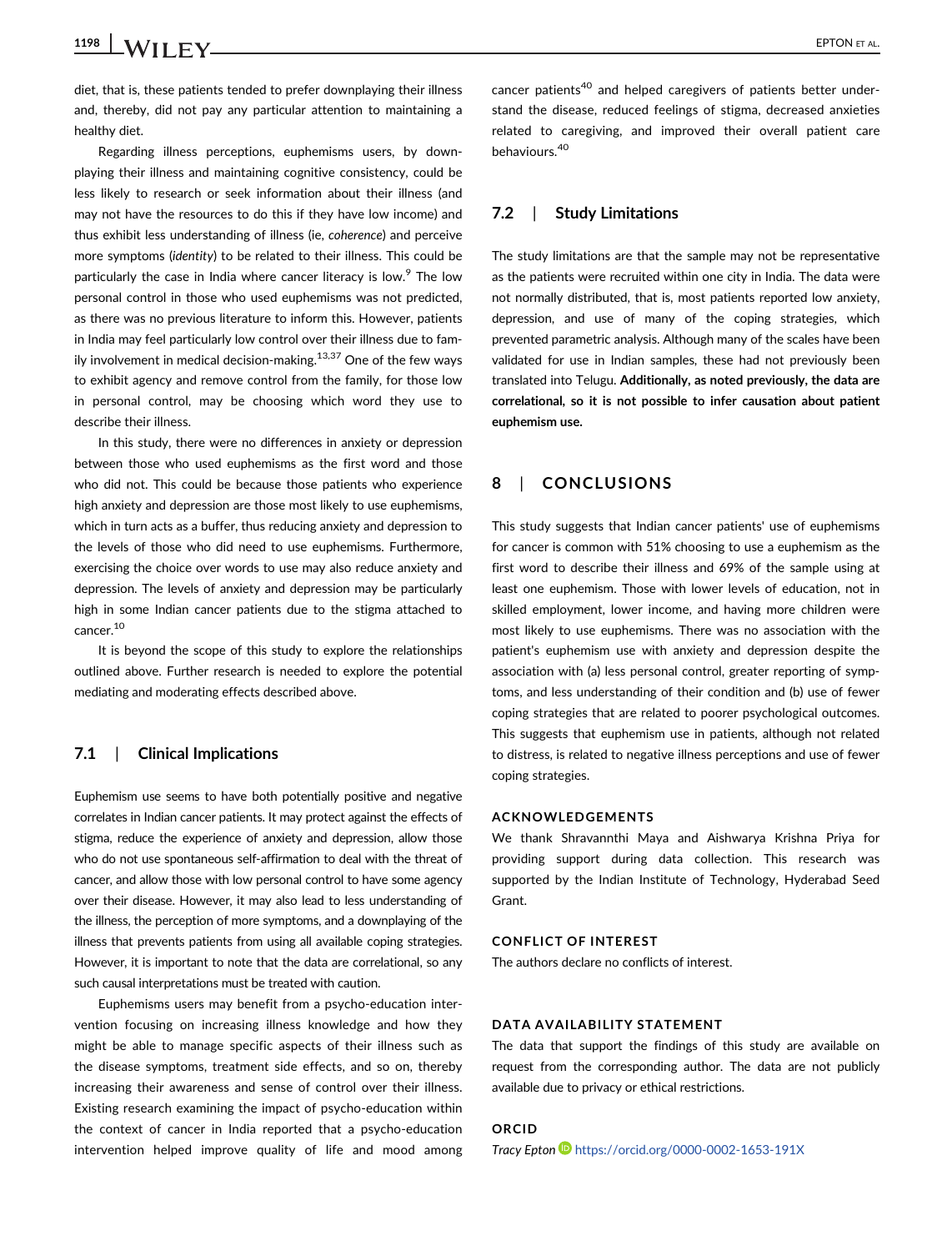#### ENDNOTE

<sup>1</sup>See Tables S5 and S6 for analysis comparing (a) those who used >50% euphemisms vs those who used ≤50% and (b) those who used ≥ one euphemism vs those who did not use euphemisms.

#### **REFERENCES**

- 1. Chittem M, Butow P. Responding to family requests for nondisclosure: the impact of oncologists' cultural background. J Can Res Ther. 2015;11:174-180.
- 2. Thatte-Bhat J. Stories based on realities: breast cancer in India. Women's Stud Q. 2003;31:145-159.
- 3. Chhabra R, Rivera A, Sharma N, Ghosh S, Bauman LJ. Engaging community members as health advocates in a peer driven intervention—A cervical cancer prevention pilot in Punjab, India. Global J Health Educ Promot. 2018;18:s37-s53.
- 4. Dam AK. Significance of end-of-life dreams and visions experienced by the terminally ill in rural and urban India. Indian J Palliat Care. 2016;22:130-134.
- 5. Kishore J, Ahmad I, Kaur R, Mohanta PK. Beliefs and perceptions about cancers among patients attending radiotherapy OPD in Delhi, India. Asian Pac J Cancer Prev. 2007;8:155-158.
- 6. Rai A, Pradhan S, Mishra CP, Kumar A, Singh TB. Health beliefs of women suffering from cancer: A hospital-based study. Indian J Community Med. 2014;45:45-72.
- 7. Verrakumar AM, Kar SS. Awareness and perceptions regarding common cancers among adult population in a rural area of Puducherry, India. J Educ Health Promot. 2017;6:38.
- 8. Bottorf JL, Grewal SK, Balneaves LG, Naidu P, Johnson JL, Sawhney R. Punjabi women's stories of breast cancer symptoms. Cancer Nurs. 2007;30:e36-e45.
- 9. Elangovan V, Rajaraman W, Basuamalik B, Pandian D. Awareness and perceptions about cancer among the public in Chennai, India. J Glob Oncol. 2016;3:469-479.
- 10. Gupta A, Dhillon PK, Bumb D, Dey S. Multiple stakeholder perspectives on cancer stigma in North India. Asian Pac J Cancer Prev. 2015; 16:6141-6147.
- 11. Chittem M, Norman P, Harris PR. Illness-representations and psychological distress in Indian patients with cancer: does being aware of one's cancer diagnosis make a difference? Psychooncology. 2015;24: 1694-1700.
- 12. Chittem M, Norman P, Harris PR. Relationships between perceived diagnostic disclosure, patient characteristics, psychological distress and illness perceptions in Indian cancer patients. Psychooncology. 2013;22:1375-1380.
- 13. Chittem M, Norman P, Harris PR. Primary family caregivers' reasons for disclosing versus not disclosing a cancer diagnosis in India. Cancer Nurs. 2018;43:126-133. [https://doi.org/10.1097/NCC.](https://doi.org/10.1097/NCC.0000000000000669) 000000000000669.
- 14. Gomez MC. Towards a new approach to the linguistic definition of euphemism. Lang Sci. 2009;31:725-739.
- 15. Leventhal H, Meyer D, Nerenz D. The common sense representation of illness danger. Cont Med Psychol. 1980;2:7-30.
- 16. Broadbent E, Petrie KJ, Main J, Weinman J. The brief illness perception questionnaire. J Psychosom Res. 2006;60:631-637.
- 17. Hagger MS, Koch S, Chatzisarantis NLD, Orbell S. The common sense model of self-regulation: meta-analysis and test of a process model. Psychol Bull. 2017;143:1117-1154.
- 18. Carver CS. You want to measure coping but your protocol's too long: consider the brief COPE. Int J Behav Med. 1997;4:92-100.
- 19. Tayler M, Ogden J. Doctors use of euphemisms and their impact on patients' beliefs about health: an experimental study of heart failure. Patient Educ Couns. 2005;57:321-326.
- 20. Ogden J, Branson R, Bryett A, et al. What's in a name? An experimental study of patients' views of the impact and function of a diagnosis. Fam Prac. 2003;20:248-253.
- 21. Tailor A, Ogden J. Avoiding the term obesity: an experimental study of the impact of doctors' language on patients' beliefs. Patient Educ Couns. 2009;76:260-264.
- 22. Dunn SM, Patterson PU, Butow PN, Smartt HH, McCarthy WH, Tattersall MNH. Cancer by another name: A randomized trial of the effects of euphemism and uncertainty in communicating with cancer patients. J Clin Oncol. 1993;111:989-996.
- 23. Erbil P, Razavi D, Farvacques C, Bilge N, Van Houtte PP. Cancer patients psychological adjustment and perception of illness: cultural differences between Belgium and Turkey. Support Care Cancer. 1996; 4:455-461.
- 24. Shirazi B, Shekhani SS. Impact of the word 'cancer': a pilot study on breast cancer patients from Pakistan. Asian Bioeth Rev. 2017;9: 229-238.
- 25. Friedrichsen MJ, Strang PM, Carlsson ME. Cancer patients' interpretations of verbal expressions when given information about ending cancer treatment. Palliat Med. 2002;16:323-330.
- 26. Chapman K, Abraham C, Jenkins V, Fallowfield L. Lay understanding of terms used in cancer consultations. Psychooncology. 2003;12: 557-566.
- 27. Epton T, Harris PR, Kane R, van Koningsbruggen GM, Sheeran P. The impact of self-affirmation on health-behavior change: A meta-analysis. Health Psychol. 2015;34:187-196.
- 28. Emanuel AS, Howell JL, Taber JM, Ferrer RA, Klein WMP, Harris PR. Spontaneous self-affirmation is associated with psychological wellbeing: evidence from a US national adult survey sample. J Health Psychol. 2018;23:95-102.
- 29. Persoskie A, Ferrer RA, Taber JM, Klein WMP, Parascandola M, Harris PR. Smoke free air laws and quit attempts: evidence for a model of spontaneous self-affirmation. Soc Sci Med. 2015;141: 46-55.
- 30. Ferrer RA, Taber JM, Klein WMP, Harris PR, Lewis KL, Biesecker LG. The role of current affect, anticipated affect and spontaneous selfaffirmation in decision to receive self-threatening genetic risk information. Cognit Emot. 2015;29:1456-1465.
- 31. Taber JM, Klein WMP, Ferrer RA, Kent EE, Harris PR. Optimism and spontaneous self-affirmation are associated with lower likelihood of cognitive impairment and greater positive-affect among cancer survivors. Ann Behav Med. 2015;50:198-209.
- 32. Higgins ET, King G. Accessibility of social constructs: information processing consequences of individual and contextual variability. In: Cantor N, Khilstrom JF, eds. Personality, Cognition and Social Interaction. Hillsdale, NJ: L. Erlbaum; 1981 69121.
- 33. Zigmond AS, Snaith RP. The hospital anxiety and depression scale. Acta Psychiatr Scand. 1983;67:361-370.
- 34. Toobert DJ, Hampson SE, Glasgow RE. The summary of diabetes selfcare activities measure. Diabetes Care. 2000;23:943-950.
- 35. Harris PR, Griffin DW, Napper L, et al. Individual differences in selfaffirmation: distinguishing self-affirmation from positive self-regard. Self Identity. 2018;6:589-630.
- 36. Laganà AS, La Rosa VL, Rapisarda AMC, Platania A, Vitale SG. Psychological impact of fertility preservation techniques in women with gynaecological cancer. Ecancermedicalscience. 2017;1:ed62.
- 37. Chawak S, Chittem M, Butow P, Huilgol N. Indian cancer patients' needs perceptions of and expectations from their support network: A qualitative study. J Cancer Educ. 2019.
- 38. Broom A, Chittem M, Bowden V, Muppavaram N, Rajappa S. Illness experiences, collective decisions, and the therapeutic encounter in Indian oncology. Qual Health Res. 2017;7:951-963.
- 39. Festinger L. A Theory of Cognitive Dissonance. Stanford, CA: Stanford University Press; 1957.